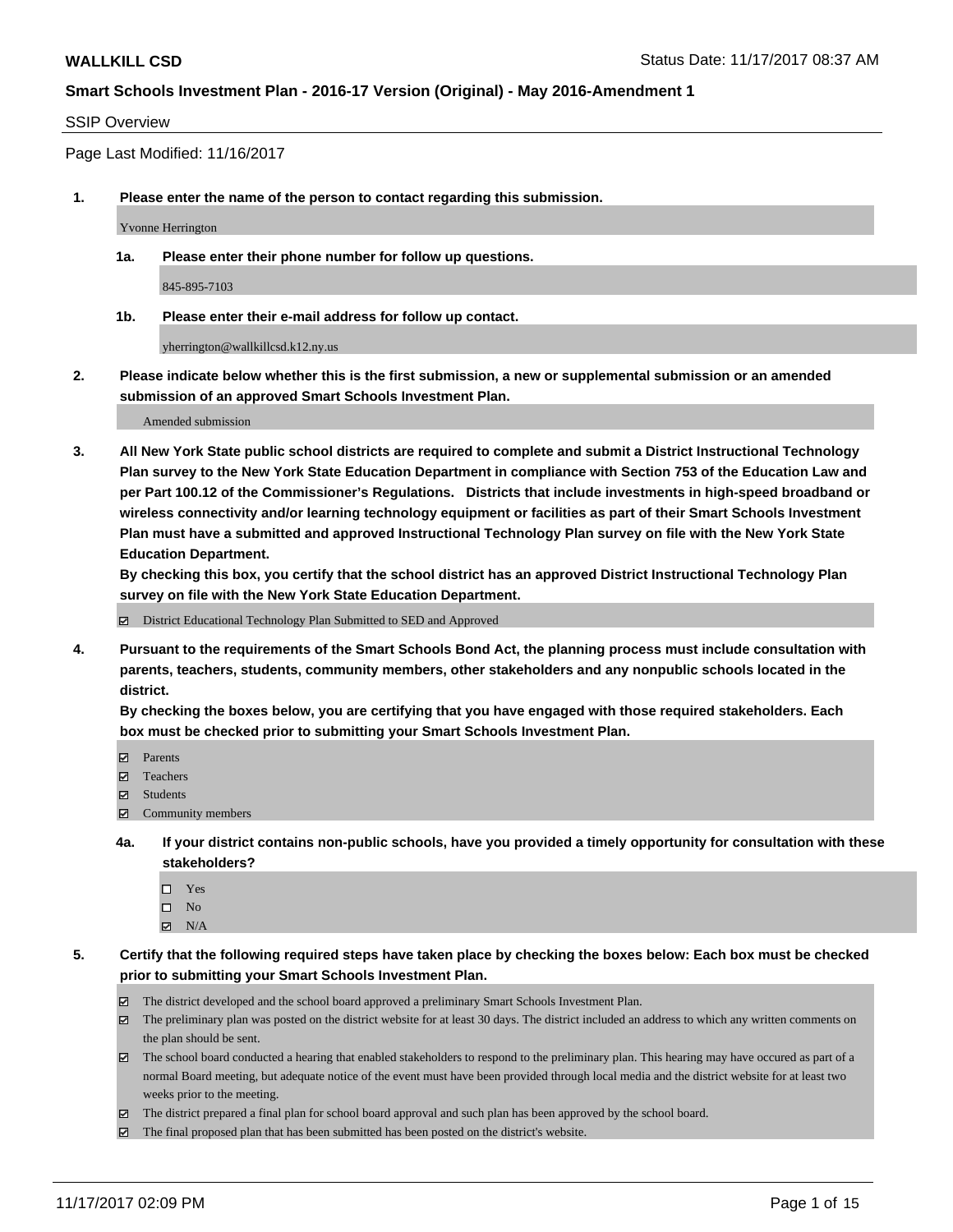#### SSIP Overview

Page Last Modified: 11/16/2017

**5a. Please upload the proposed Smart Schools Investment Plan (SSIP) that was posted on the district's website, along with any supporting materials. Note that this should be different than your recently submitted Educational Technology Survey. The Final SSIP, as approved by the School Board, should also be posted on the website and remain there during the course of the projects contained therein.**

SSIP.pdf

**5b. Enter the webpage address where the final Smart Schools Investment Plan is posted. The Plan should remain posted for the life of the included projects.**

http://www.wallkillcsd.k12.ny.us/education/components/scrapbook/default.php?sectiondetailid=145550&

**6. Please enter an estimate of the total number of students and staff that will benefit from this Smart Schools Investment Plan based on the cumulative projects submitted to date.**

3,200

**7. An LEA/School District may partner with one or more other LEA/School Districts to form a consortium to pool Smart Schools Bond Act funds for a project that meets all other Smart School Bond Act requirements. Each school district participating in the consortium will need to file an approved Smart Schools Investment Plan for the project and submit a signed Memorandum of Understanding that sets forth the details of the consortium including the roles of each respective district.**

 $\Box$  The district plans to participate in a consortium to partner with other school district(s) to implement a Smart Schools project.

**8. Please enter the name and 6-digit SED Code for each LEA/School District participating in the Consortium.**

| <b>Partner LEA/District</b> | <b>ISED BEDS Code</b> |
|-----------------------------|-----------------------|
| (No Response)               | (No Response)         |

**9. Please upload a signed Memorandum of Understanding with all of the participating Consortium partners.**

(No Response)

**10. Your district's Smart Schools Bond Act Allocation is:**

\$2,640,175

**11. Enter the budget sub-allocations by category that you are submitting for approval at this time. If you are not budgeting SSBA funds for a category, please enter 0 (zero.) If the value entered is \$0, you will not be required to complete that survey question.**

|                                       | Sub-           |
|---------------------------------------|----------------|
|                                       | Allocations    |
| School Connectivity                   | $-432,751$     |
| Connectivity Projects for Communities | l 0            |
| Classroom Technology                  | 432,751        |
| Pre-Kindergarten Classrooms           | l 0            |
| Replace Transportable Classrooms      | $\overline{0}$ |
| High-Tech Security Features           | l 0            |
| Totals:                               | 0              |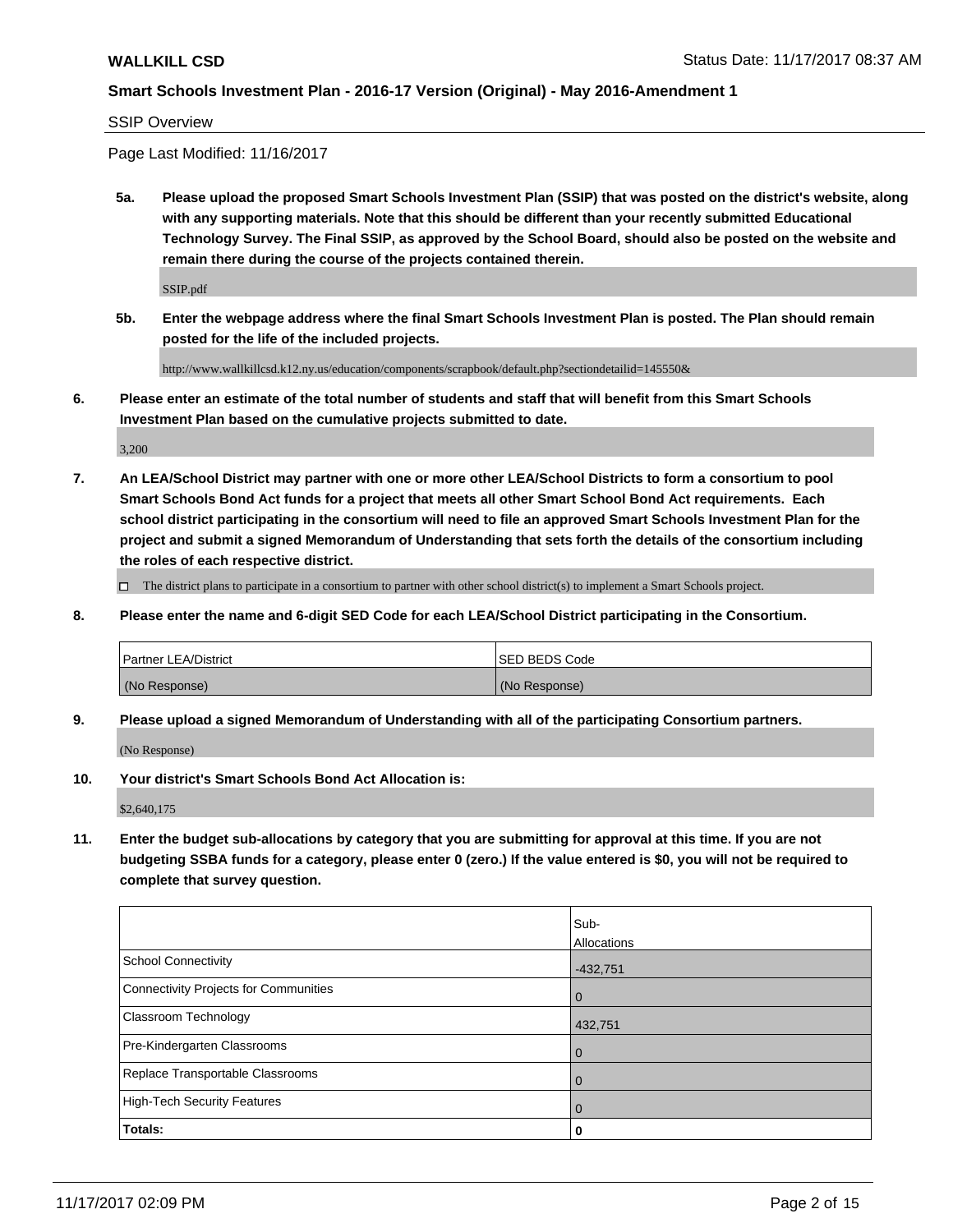#### School Connectivity

Page Last Modified: 11/13/2017

- **1. In order for students and faculty to receive the maximum benefit from the technology made available under the Smart Schools Bond Act, their school buildings must possess sufficient connectivity infrastructure to ensure that devices can be used during the school day. Smart Schools Investment Plans must demonstrate that:**
	- **sufficient infrastructure that meets the Federal Communications Commission's 100 Mbps per 1,000 students standard currently exists in the buildings where new devices will be deployed, or**
	- **is a planned use of a portion of Smart Schools Bond Act funds, or**
	- **is under development through another funding source.**

**Smart Schools Bond Act funds used for technology infrastructure or classroom technology investments must increase the number of school buildings that meet or exceed the minimum speed standard of 100 Mbps per 1,000 students and staff within 12 months. This standard may be met on either a contracted 24/7 firm service or a "burstable" capability. If the standard is met under the burstable criteria, it must be:**

**1. Specifically codified in a service contract with a provider, and**

**2. Guaranteed to be available to all students and devices as needed, particularly during periods of high demand, such as computer-based testing (CBT) periods.**

**Please describe how your district already meets or is planning to meet this standard within 12 months of plan submission.**

(No Response)

**1a. If a district believes that it will be impossible to meet this standard within 12 months, it may apply for a waiver of this requirement, as described on the Smart Schools website. The waiver must be filed and approved by SED prior to submitting this survey.**

**2. Connectivity Speed Calculator (Required)**

|                         | Number of<br>Students | Multiply by<br>100 Kbps | Divide by 1000 Current Speed<br>to Convert to<br>Required<br>Speed in Mb | in Mb            | Expected<br>Speed to be<br>Attained Within   Required<br>12 Months | <b>Expected Date</b><br>When<br>Speed Will be<br>Met |
|-------------------------|-----------------------|-------------------------|--------------------------------------------------------------------------|------------------|--------------------------------------------------------------------|------------------------------------------------------|
| <b>Calculated Speed</b> | (No<br>Response)      | (No Response)           | (No<br>Response)                                                         | (No<br>Response) | (No<br>Response)                                                   | (No<br>Response)                                     |

## **3. Describe how you intend to use Smart Schools Bond Act funds for high-speed broadband and/or wireless connectivity projects in school buildings.**

The District used district funds for high-speed wireless connectivity to assist our students and faculty in accessing online resources and for using cloud storage so that students can access documents wherever they are working from. In addition, we upgraded our wireless infrastructure to be prepared for on-line student testing.

**4. Describe the linkage between the district's District Instructional Technology Plan and the proposed projects. (There should be a link between your response to this question and your response to Question 1 in Part E. Curriculum and Instruction "What are the district's plans to use digital connectivity and technology to improve teaching and learning?)**

(No Response)

 $\Box$  By checking this box, you are certifying that the school district has an approved waiver of this requirement on file with the New York State Education Department.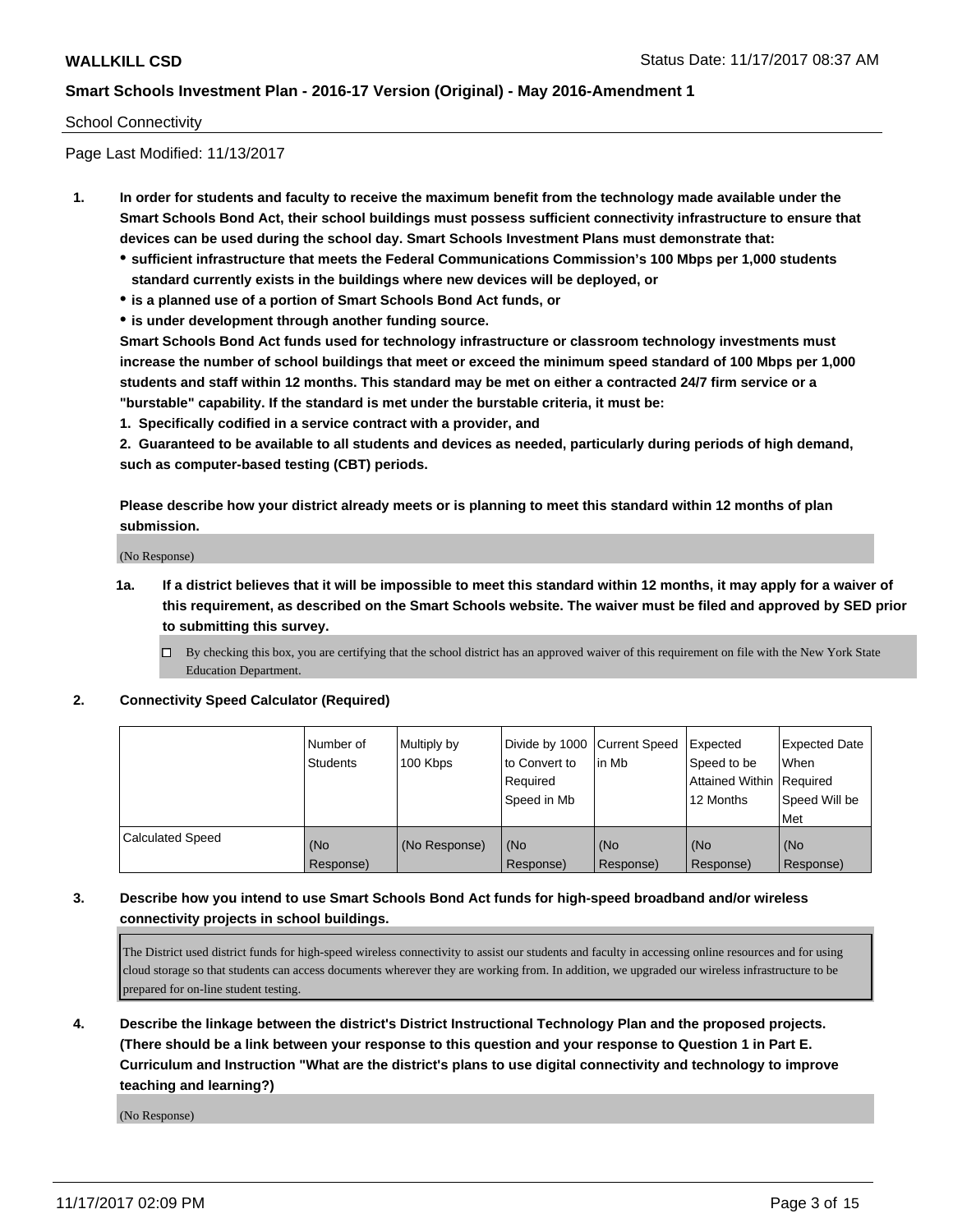#### School Connectivity

Page Last Modified: 11/13/2017

**5. If the district wishes to have students and staff access the Internet from wireless devices within the school building, or in close proximity to it, it must first ensure that it has a robust Wi-Fi network in place that has sufficient bandwidth to meet user demand.**

**Please describe how you have quantified this demand and how you plan to meet this demand.**

(No Response)

**6. As indicated on Page 5 of the guidance, the Office of Facilities Planning will have to conduct a preliminary review of all capital projects, including connectivity projects.**

**Please indicate on a separate row each project number given to you by the Office of Facilities Planning.**

| <b>Project Number</b> |  |
|-----------------------|--|
| 62-18-01-06-7-999-003 |  |
| (No Response)         |  |

**7. Certain high-tech security and connectivity infrastructure projects may be eligible for an expedited review process as determined by the Office of Facilities Planning.**

**Was your project deemed eligible for streamlined review?**

Yes

**7a. Districts that choose the Streamlined Review Process will be required to certify that they have reviewed all installations with their licensed architect or engineer of record and provide that person's name and license number. The licensed professional must review the products and proposed method of installation prior to implementation and review the work during and after completion in order to affirm that the work was codecompliant, if requested.**

I certify that I have reviewed all installations with a licensed architect or engineer of record.

**8. Include the name and license number of the architect or engineer of record.**

| Name           | License Number |
|----------------|----------------|
| Garrett Hamlin | 30484          |

**9. If you are submitting an allocation for School Connectivity complete this table. Note that the calculated Total at the bottom of the table must equal the Total allocation for this category that you entered in the SSIP Overview overall budget.** 

|                                            | Sub-<br>Allocation |
|--------------------------------------------|--------------------|
| Network/Access Costs                       | $-401,662$         |
| <b>Outside Plant Costs</b>                 | (No Response)      |
| School Internal Connections and Components | (No Response)      |
| <b>Professional Services</b>               | $-31,089$          |
| Testing                                    | (No Response)      |
| <b>Other Upfront Costs</b>                 | (No Response)      |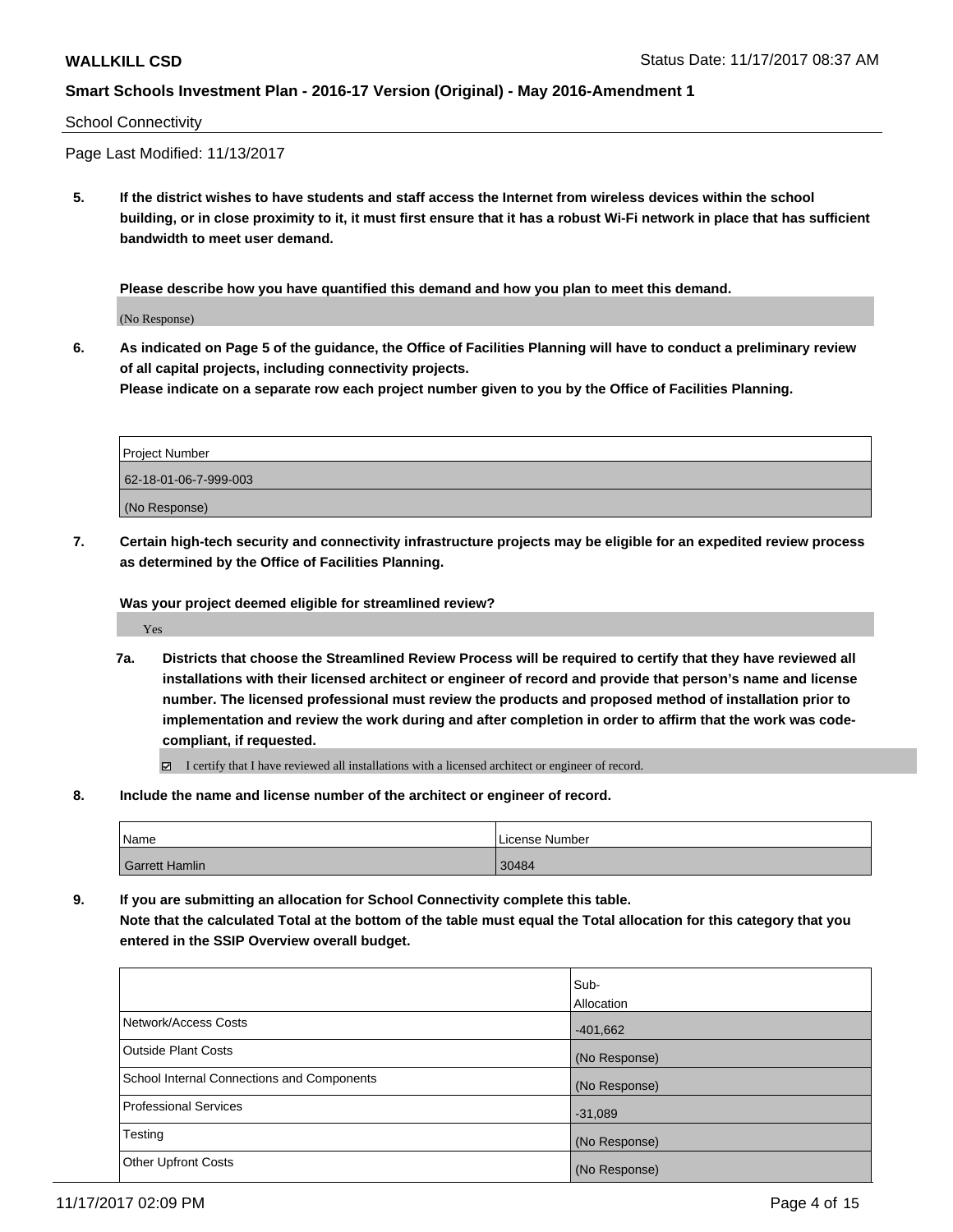School Connectivity

Page Last Modified: 11/13/2017

|             | Sub-<br><b>Allocation</b> |
|-------------|---------------------------|
| Other Costs | (No Response)             |
| Totals:     | $-432,751$                |

**10. Please detail the type, quantity, per unit cost and total cost of the eligible items under each sub-category. This is especially important for any expenditures listed under the "Other" category. All expenditures must be eligible for tax-exempt financing to be reimbursed through the SSBA. Sufficient detail must be provided so that we can verify this is the case. If you have any questions, please contact us directly through smartschools@nysed.gov. NOTE: Wireless Access Points should be included in this category, not under Classroom Educational Technology, except those that will be loaned/purchased for nonpublic schools.**

| Select the allowable expenditure<br>type.<br>Repeat to add another item under      | Item to be purchased                                     | Quantity       | Cost per Item | <b>Total Cost</b> |
|------------------------------------------------------------------------------------|----------------------------------------------------------|----------------|---------------|-------------------|
| each type.                                                                         |                                                          |                |               |                   |
| <b>Network/Access Costs</b>                                                        | Catalyst 4500X WS-C4500X-32SFP                           | 2              | $-14,000$     | $-28,000$         |
| <b>Network/Access Costs</b>                                                        | Catalyst 4500W Power Supply                              | 4              | $-900$        | $-3,600$          |
| <b>Network/Access Costs</b>                                                        | Catalyst 4500X WS-C4500X-16SFP                           | 4              | $-8,000$      | $-32,000$         |
| <b>Network/Access Costs</b>                                                        | Catalyst 2960 WS-C2960X-48FPD-L                          | 56             | $-3,598$      | $-201,488$        |
| <b>Network/Access Costs</b>                                                        | Nexus 3172T                                              | $\overline{2}$ | $-9,000$      | $-18,000$         |
| <b>Network/Access Costs</b>                                                        | <b>Nexus Cables</b>                                      | 2              | $-417$        | $-834$            |
| <b>Network/Access Costs</b>                                                        | 10 LRM SFP Modules                                       | 50             | $-448$        | $-22,400$         |
| <b>Network/Access Costs</b>                                                        | <b>Misc Cables</b>                                       | 14             | $-45$         | $-630$            |
| <b>Network/Access Costs</b>                                                        | <b>Stacking Cables</b>                                   | 40             | $-628$        | $-25,120$         |
| <b>Network/Access Costs</b>                                                        | Misc. Hardware                                           | 1              | $-1,700$      | $-1,700$          |
| <b>Network/Access Costs</b>                                                        | <b>Access Points</b>                                     | 70             | $-827$        | $-57,890$         |
| <b>Network/Access Costs</b>                                                        | <b>MSM 760 Wireless Controller</b>                       | 2              | $-5,000$      | $-10,000$         |
| <b>Professional Services</b>                                                       | <b>Installation Phase 1</b>                              | 1              | $-26,376$     | $-26,376$         |
| <b>Professional Services</b>                                                       | <b>Project Management Cost</b>                           | $\mathbf{1}$   | $-8,808$      | $-8,808$          |
| <b>Professional Services</b>                                                       | <b>Nexus Installation</b>                                | $\mathbf{1}$   | $-3,105$      | $-3,105$          |
| <b>Professional Services</b><br><b>MSM 760 Wireless Controller</b><br>Installation |                                                          | 1              | $-17,000$     | $-17,000$         |
| <b>Professional Services</b>                                                       | Smart Display Classroom Technology<br>22<br>Installation |                | 1,100         | 24,200            |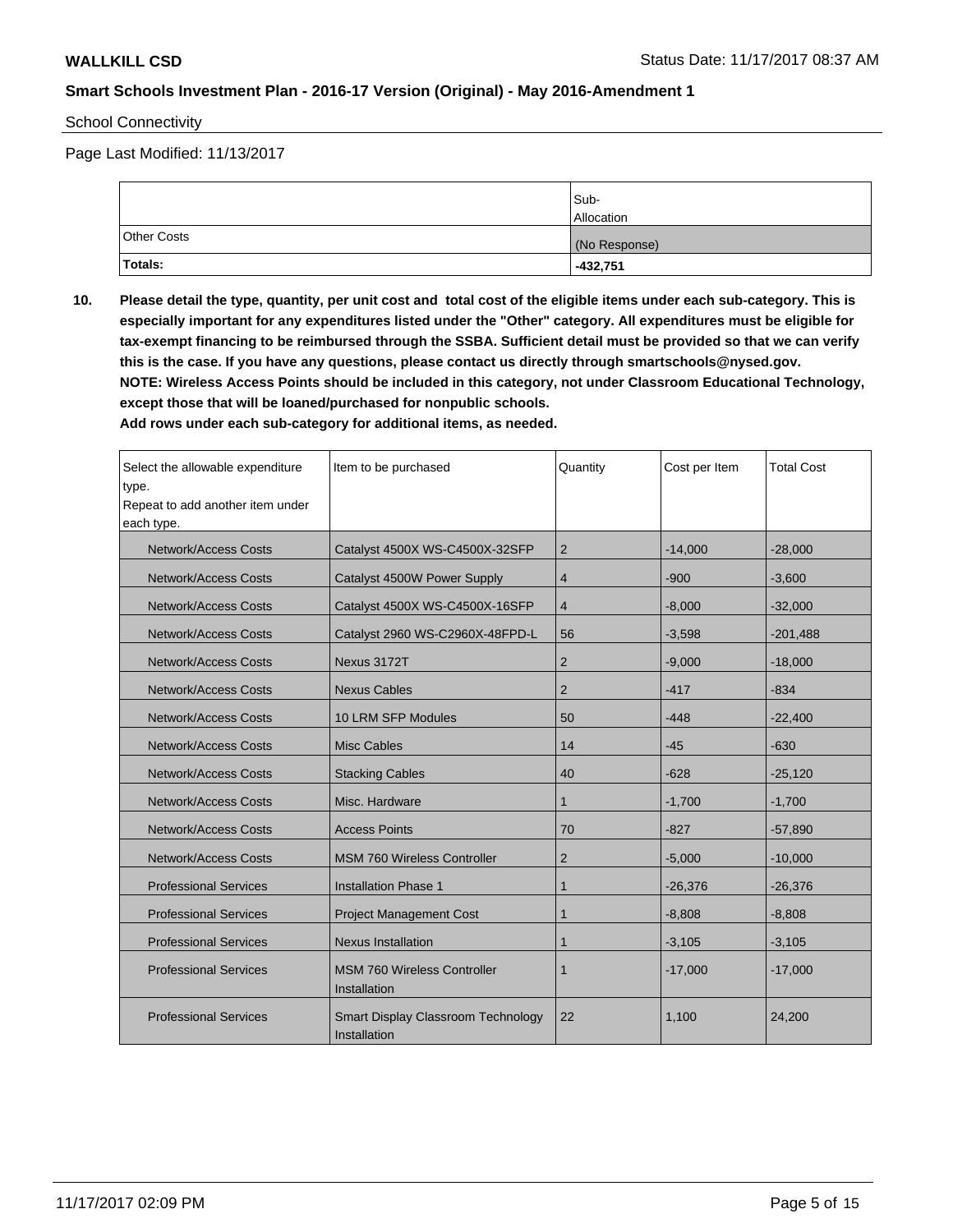Community Connectivity (Broadband and Wireless)

Page Last Modified: 11/13/2017

**1. Describe how you intend to use Smart Schools Bond Act funds for high-speed broadband and/or wireless connectivity projects in the community.**

(No Response)

**2. Please describe how the proposed project(s) will promote student achievement and increase student and/or staff access to the Internet in a manner that enhances student learning and/or instruction outside of the school day and/or school building.**

(No Response)

- **3. Community connectivity projects must comply with all the necessary local building codes and regulations (building and related permits are not required prior to plan submission).**
	- $\Box$  I certify that we will comply with all the necessary local building codes and regulations.
- **4. Please describe the physical location of the proposed investment.**

(No Response)

**5. Please provide the initial list of partners participating in the Community Connectivity Broadband Project, along with their Federal Tax Identification (Employer Identification) number.**

| <b>Project Partners</b> | l Federal ID # |
|-------------------------|----------------|
| (No Response)           | (No Response)  |

**6. If you are submitting an allocation for Community Connectivity, complete this table. Note that the calculated Total at the bottom of the table must equal the Total allocation for this category that you entered in the SSIP Overview overall budget.**

|                                    | Sub-Allocation |
|------------------------------------|----------------|
| Network/Access Costs               | (No Response)  |
| <b>Outside Plant Costs</b>         | (No Response)  |
| <b>Tower Costs</b>                 | (No Response)  |
| <b>Customer Premises Equipment</b> | (No Response)  |
| <b>Professional Services</b>       | (No Response)  |
| Testing                            | (No Response)  |
| <b>Other Upfront Costs</b>         | (No Response)  |
| <b>Other Costs</b>                 | (No Response)  |
| Totals:                            | 0              |

**7. Please detail the type, quantity, per unit cost and total cost of the eligible items under each sub-category. This is especially important for any expenditures listed under the "Other" category. All expenditures must be capital-bond eligible to be reimbursed through the SSBA. If you have any questions, please contact us directly through smartschools@nysed.gov.**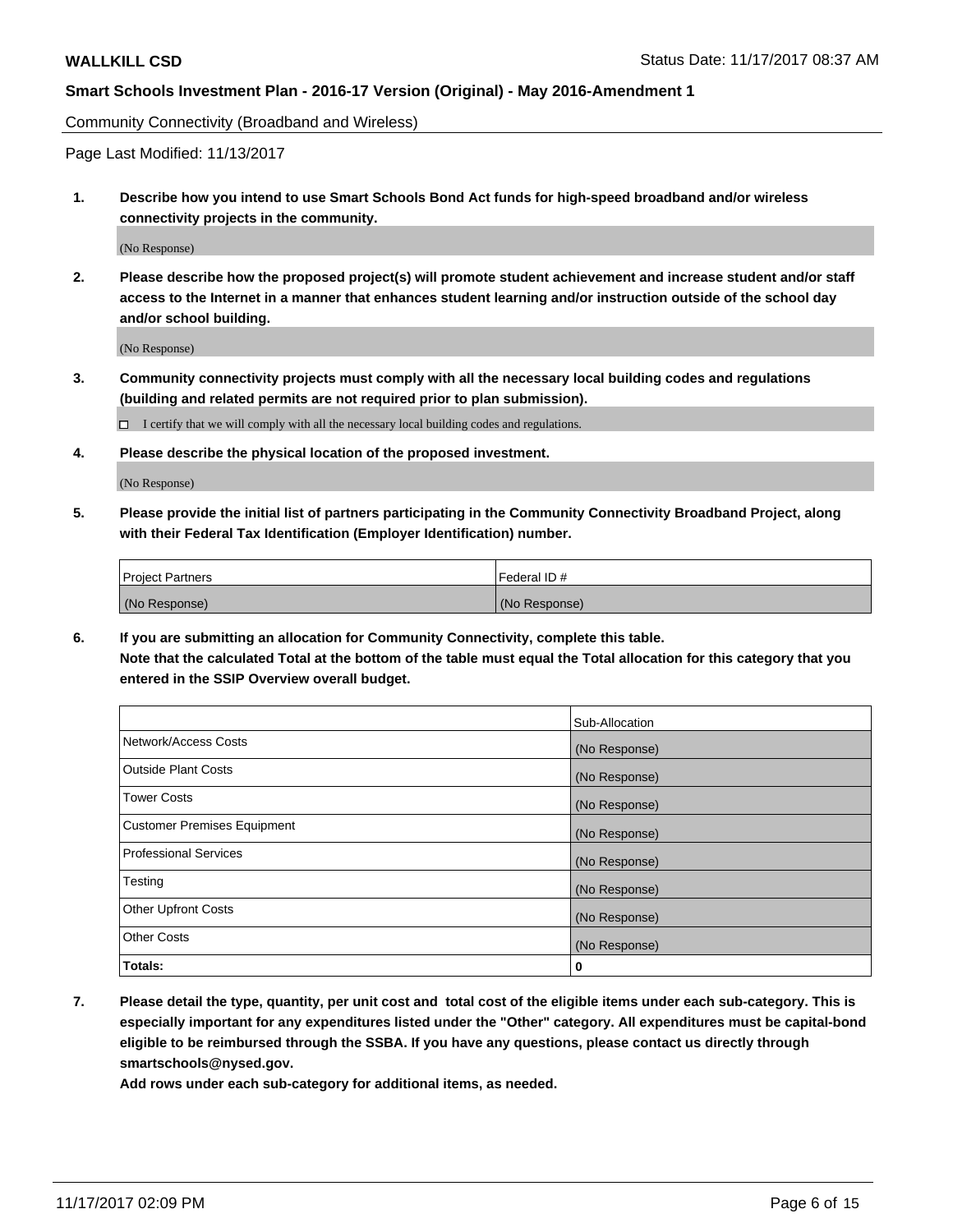Community Connectivity (Broadband and Wireless)

Page Last Modified: 11/13/2017

| Select the allowable expenditure<br>type.<br>Repeat to add another item under | Item to be purchased | Quantity      | <b>Total Cost</b><br>Cost per Item |               |
|-------------------------------------------------------------------------------|----------------------|---------------|------------------------------------|---------------|
| each type.                                                                    |                      |               |                                    |               |
| (No Response)                                                                 | (No Response)        | (No Response) | (No Response)                      | (No Response) |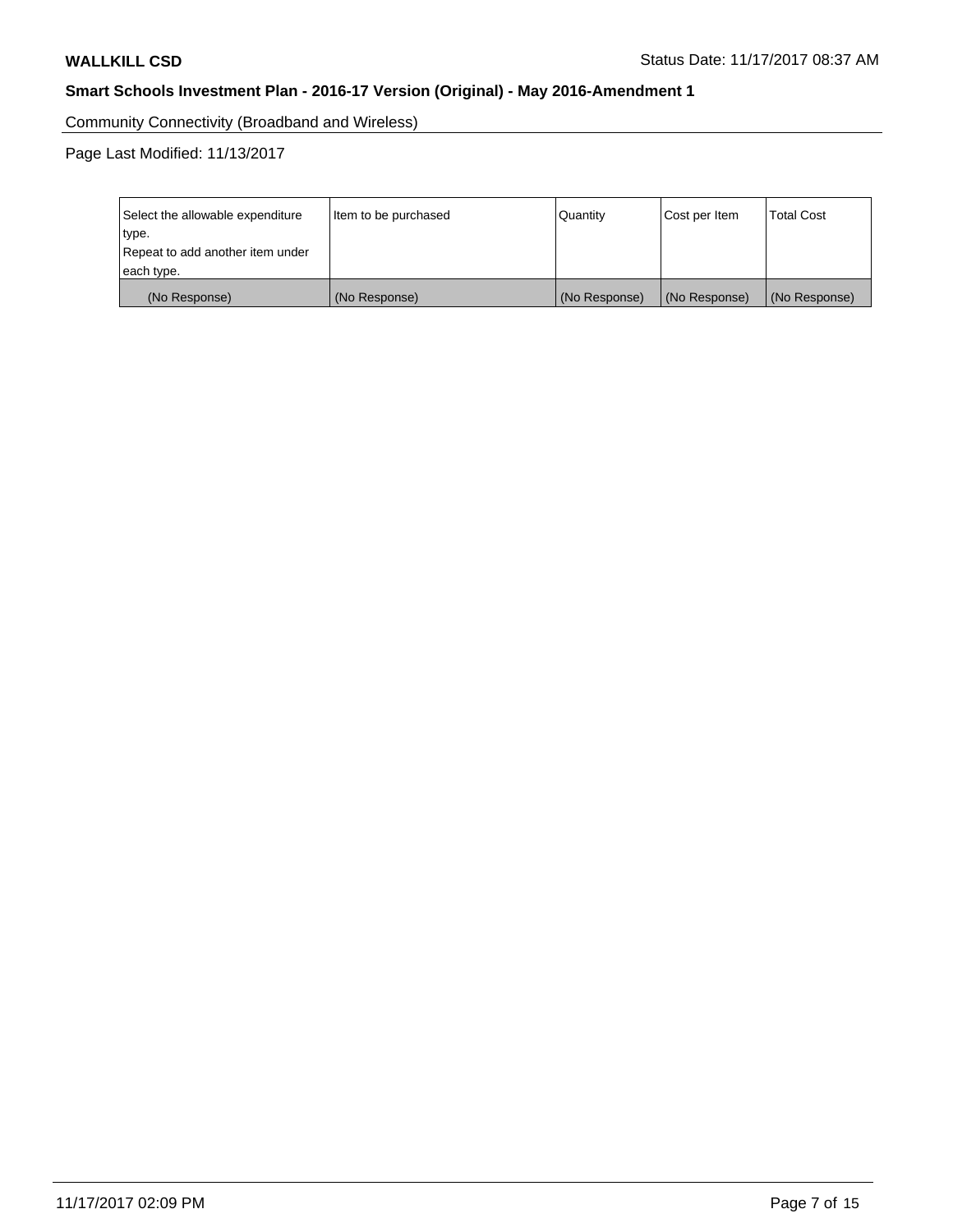#### Classroom Learning Technology

Page Last Modified: 11/16/2017

**1. In order for students and faculty to receive the maximum benefit from the technology made available under the Smart Schools Bond Act, their school buildings must possess sufficient connectivity infrastructure to ensure that devices can be used during the school day. Smart Schools Investment Plans must demonstrate that sufficient infrastructure that meets the Federal Communications Commission's 100 Mbps per 1,000 students standard currently exists in the buildings where new devices will be deployed, or is a planned use of a portion of Smart Schools Bond Act funds, or is under development through another funding source.**

**Smart Schools Bond Act funds used for technology infrastructure or classroom technology investments must increase the number of school buildings that meet or exceed the minimum speed standard of 100 Mbps per 1,000 students and staff within 12 months. This standard may be met on either a contracted 24/7 firm service or a "burstable" capability. If the standard is met under the burstable criteria, it must be:**

**1. Specifically codified in a service contract with a provider, and**

**2. Guaranteed to be available to all students and devices as needed, particularly during periods of high demand, such as computer-based testing (CBT) periods.**

**Please describe how your district already meets or is planning to meet this standard within 12 months of plan submission.**

(No Response)

- **1a. If a district believes that it will be impossible to meet this standard within 12 months, it may apply for a waiver of this requirement, as described on the Smart Schools website. The waiver must be filed and approved by SED prior to submitting this survey.**
	- $\Box$  By checking this box, you are certifying that the school district has an approved waiver of this requirement on file with the New York State Education Department.

#### **2. Connectivity Speed Calculator (Required)**

|                         | Number of<br><b>Students</b> | Multiply by<br>100 Kbps | Divide by 1000 Current Speed<br>to Convert to<br>Required<br>Speed in Mb | in Mb                        | Expected<br>Speed to be<br>Attained Within   Required<br>12 Months | <b>Expected Date</b><br><b>When</b><br>Speed Will be<br>Met |
|-------------------------|------------------------------|-------------------------|--------------------------------------------------------------------------|------------------------------|--------------------------------------------------------------------|-------------------------------------------------------------|
| <b>Calculated Speed</b> | (No<br>Response)             | (No Response)           | (No<br>Response)                                                         | KN <sub>O</sub><br>Response) | (No<br>Response)                                                   | (No<br>Response)                                            |

**3. If the district wishes to have students and staff access the Internet from wireless devices within the school building, or in close proximity to it, it must first ensure that it has a robust Wi-Fi network in place that has sufficient bandwidth to meet user demand.**

**Please describe how you have quantified this demand and how you plan to meet this demand.**

(No Response)

**4. All New York State public school districts are required to complete and submit an Instructional Technology Plan survey to the New York State Education Department in compliance with Section 753 of the Education Law and per Part 100.12 of the Commissioner's Regulations.**

**Districts that include educational technology purchases as part of their Smart Schools Investment Plan must have a submitted and approved Instructional Technology Plan survey on file with the New York State Education Department.**

By checking this box, you are certifying that the school district has an approved Instructional Technology Plan survey on file with the New York State Education Department.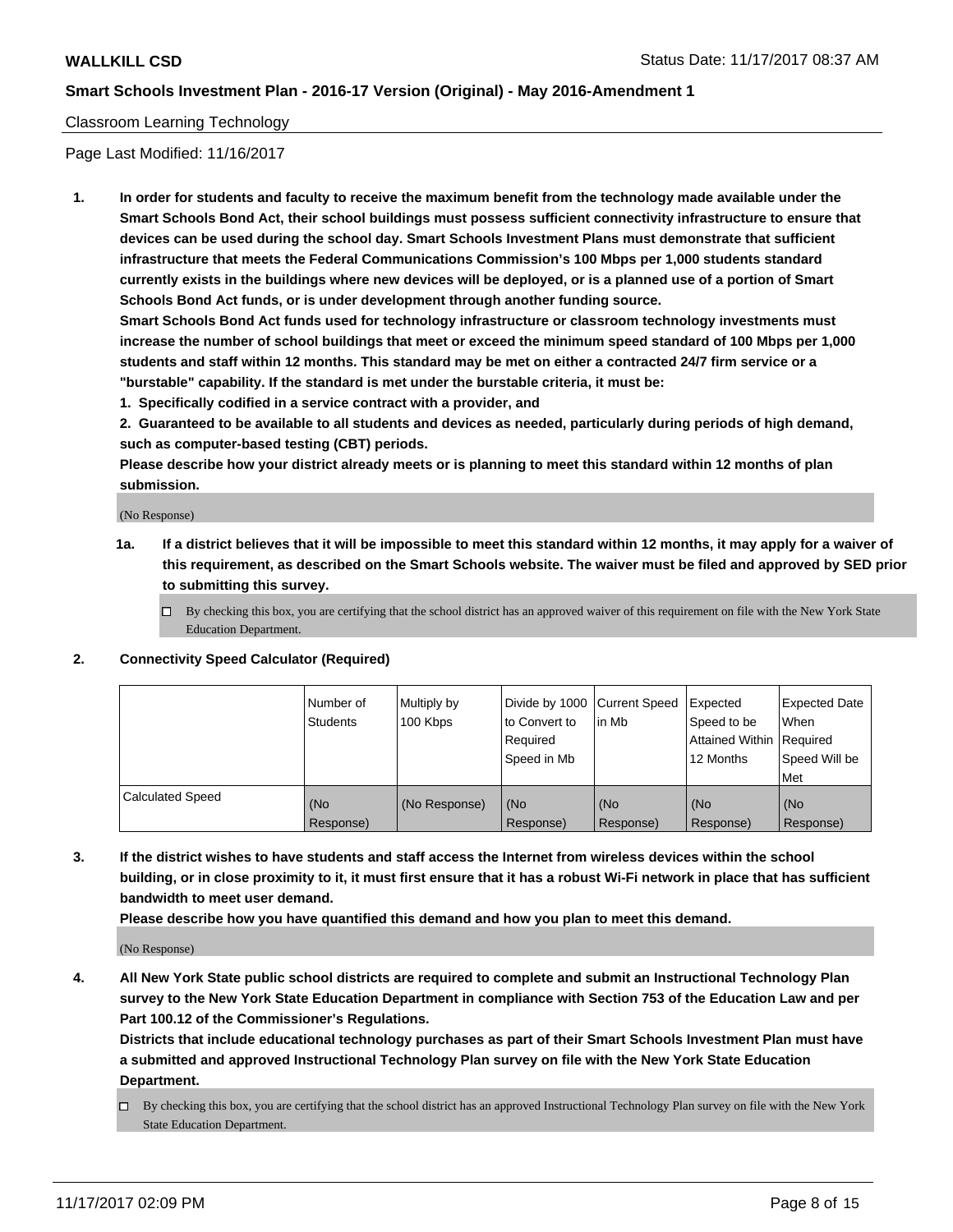#### Classroom Learning Technology

Page Last Modified: 11/16/2017

**5. Describe the devices you intend to purchase and their compatibility with existing or planned platforms or systems. Specifically address the adequacy of each facility's electrical, HVAC and other infrastructure necessary to install and support the operation of the planned technology.**

The District intends to purchase interactive white boards and 1:1 student devices such as Chrome books and tablets. Approximately 70% of our classrooms have some type of interactive board. Students at the Elementary level have access to a chrome book cart in their room. Middle School students have been provide 1:1 device this year. High School students must share their devices. Amending our plan will allow us to purchase interactive white boards for our High School classrooms and purchase 1:1 devices for our High School Students. The latter initiative doesn't require Chrome book carts for charging, or storage. The carts will be removed in the amendment and those funds reallocated to classroom technology. Our current software products will continue to function with the new devices and our online resources will be enhanced as a result of such. Each classroom has sufficient electric outlets to support charging the laptop carts and powering the interactive whiteboards. Each network closet is currently climate controlled.

- **6. Describe how the proposed technology purchases will:**
	- **> enhance differentiated instruction;**
	- **> expand student learning inside and outside the classroom;**
	- **> benefit students with disabilities and English language learners; and**
	- **> contribute to the reduction of other learning gaps that have been identified within the district.**

**The expectation is that districts will place a priority on addressing the needs of students who struggle to succeed in a rigorous curriculum. Responses in this section should specifically address this concern and align with the district's Instructional Technology Plan (in particular Question 2 of E. Curriculum and Instruction: "Does the district's instructional technology plan address the needs of students with disabilities to ensure equitable access to instruction, materials and assessments?" and Question 3 of the same section: "Does the district's instructional technology plan address the provision of assistive technology specifically for students with disabilities to ensure access to and participation in the general curriculum?"**

(No Response)

**7. Where appropriate, describe how the proposed technology purchases will enhance ongoing communication with parents and other stakeholders and help the district facilitate technology-based regional partnerships, including distance learning and other efforts.**

(No Response)

**8. Describe the district's plan to provide professional development to ensure that administrators, teachers and staff can employ the technology purchased to enhance instruction successfully.**

**Note: This response should be aligned and expanded upon in accordance with your district's response to Question 1 of F. Professional Development of your Instructional Technology Plan: "Please provide a summary of professional development offered to teachers and staff, for the time period covered by this plan, to support technology to enhance teaching and learning. Please include topics, audience and method of delivery within your summary."**

(No Response)

- **9. Districts must contact the SUNY/CUNY teacher preparation program that supplies the largest number of the district's new teachers to request advice on innovative uses and best practices at the intersection of pedagogy and educational technology.**
	- $\boxtimes$  By checking this box, you certify that you have contacted the SUNY/CUNY teacher preparation program that supplies the largest number of your new teachers to request advice on these issues.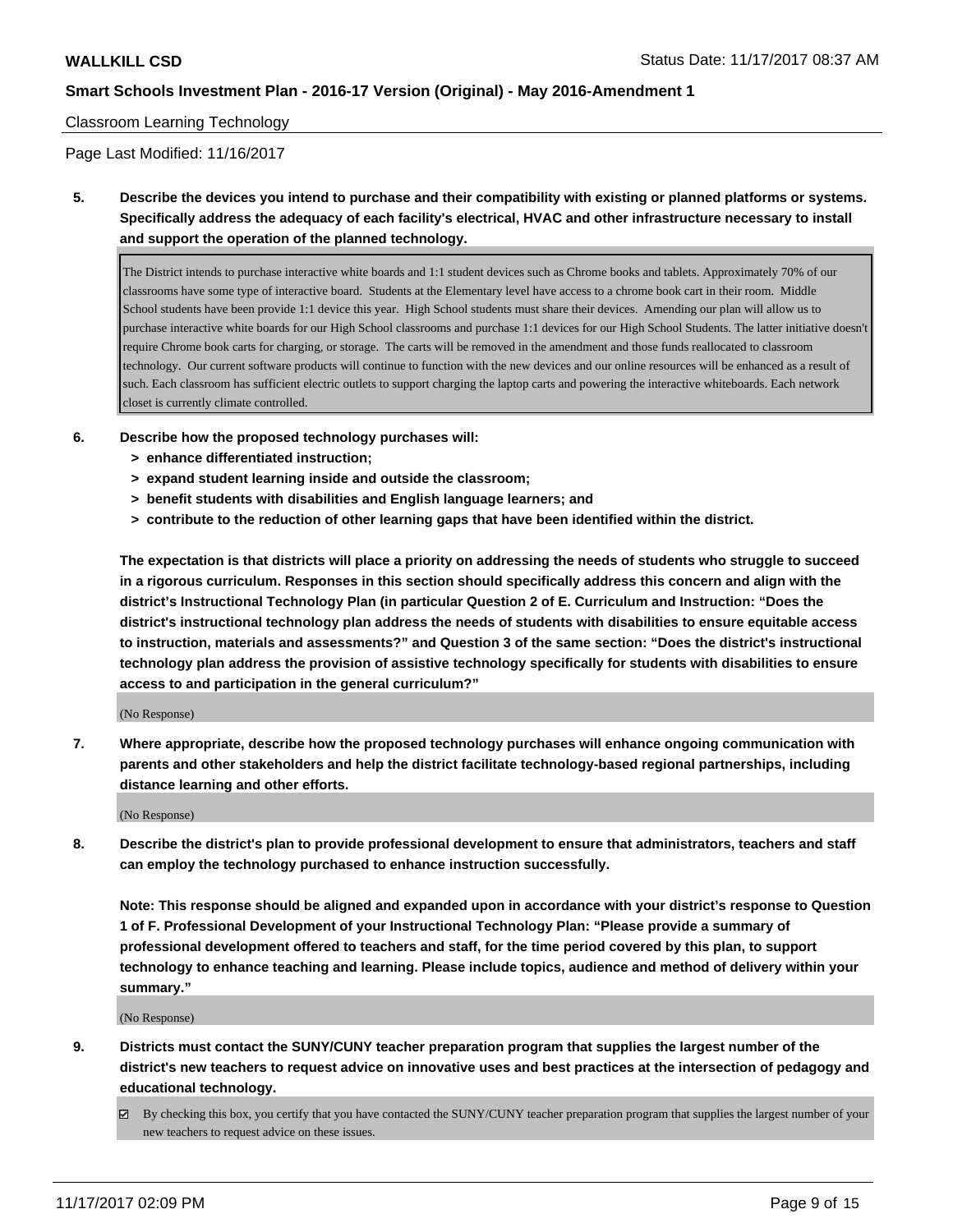Classroom Learning Technology

Page Last Modified: 11/16/2017

**9a. Please enter the name of the SUNY or CUNY Institution that you contacted.**

Suny New Paltz

**9b. Enter the primary Institution phone number.**

845-257-2887

**9c. Enter the name of the contact person with whom you consulted and/or will be collaborating with on innovative uses of technology and best practices.**

Dr. Kiersten Greene

**10. A district whose Smart Schools Investment Plan proposes the purchase of technology devices and other hardware must account for nonpublic schools in the district.**

**Are there nonpublic schools within your school district?**

Yes

 $\square$  No

**10a. Describe your plan to loan purchased hardware to nonpublic schools within your district. The plan should use your district's nonpublic per-student loan amount calculated below, within the framework of the guidance. Please enter the date by which nonpublic schools must request classroom technology items. Also, specify in your response the devices that the nonpublic schools have requested, as well as in the in the Budget and the Expenditure Table at the end of the page.**

Since our SSIP approval Leptondale Christian Academy, non public school, has closed.

- **10b. A final Smart Schools Investment Plan cannot be approved until school authorities have adopted regulations specifying the date by which requests from nonpublic schools for the purchase and loan of Smart Schools Bond Act classroom technology must be received by the district.**
	- $\Box$  By checking this box, you certify that you have such a plan and associated regulations in place that have been made public.

#### **11. Nonpublic Classroom Technology Loan Calculator**

**The Smart Schools Bond Act provides that any Classroom Learning Technology purchases made using Smart Schools funds shall be lent, upon request, to nonpublic schools in the district. However, no school district shall be required to loan technology in amounts greater than the total obtained and spent on technology pursuant to the Smart Schools Bond Act and the value of such loan may not exceed the total of \$250 multiplied by the nonpublic school enrollment in the base year at the time of enactment. See:**

**http://www.p12.nysed.gov/mgtserv/smart\_schools/docs/Smart\_Schools\_Bond\_Act\_Guidance\_04.27.15\_Final.pdf.**

|                                       | 1. Classroom<br>Technology<br>Sub-allocation | l 2. Public<br>l Enrollment<br>$(2014 - 15)$ | 3. Nonpublic<br>Enrollment<br>$(2014-15)$ | l 4. Sum of<br>Public and<br>l Nonpublic<br>Enrollment | 15. Total Per<br>Pupil Sub-<br>allocation | l 6. Total<br>Nonpublic Loan<br>l Amount                                                      |
|---------------------------------------|----------------------------------------------|----------------------------------------------|-------------------------------------------|--------------------------------------------------------|-------------------------------------------|-----------------------------------------------------------------------------------------------|
| Calculated Nonpublic Loan<br>l Amount |                                              |                                              |                                           |                                                        |                                           | (No Response)   (No Response)   (No Response)   (No Response)   (No Response)   (No Response) |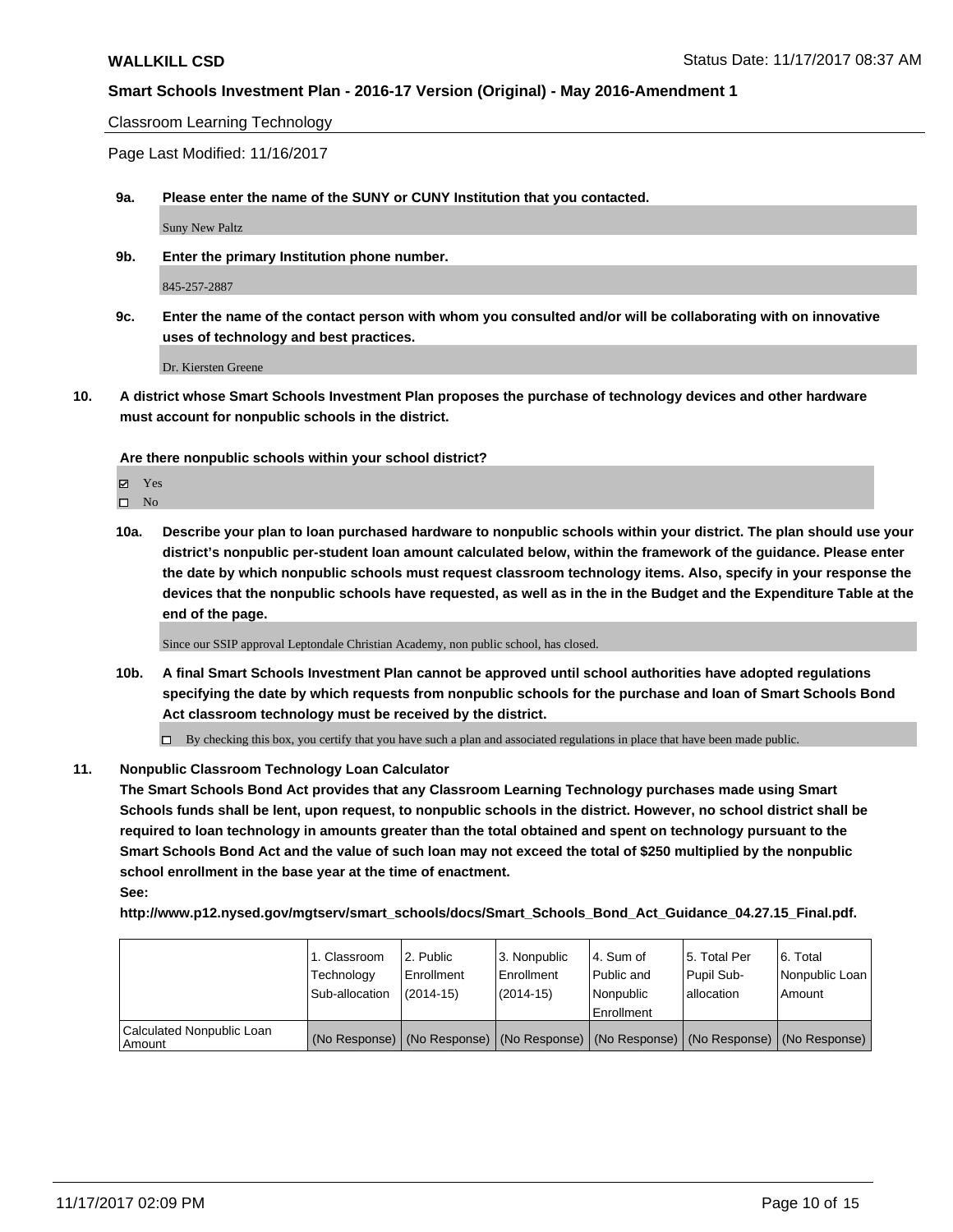#### Classroom Learning Technology

Page Last Modified: 11/16/2017

**12. To ensure the sustainability of technology purchases made with Smart Schools funds, districts must demonstrate a long-term plan to maintain and replace technology purchases supported by Smart Schools Bond Act funds. This sustainability plan shall demonstrate a district's capacity to support recurring costs of use that are ineligible for Smart Schools Bond Act funding such as device maintenance, technical support, Internet and wireless fees, maintenance of hotspots, staff professional development, building maintenance and the replacement of incidental items. Further, such a sustainability plan shall include a long-term plan for the replacement of purchased devices and equipment at the end of their useful life with other funding sources.**

 $\Box$  By checking this box, you certify that the district has a sustainability plan as described above.

**13. Districts must ensure that devices purchased with Smart Schools Bond funds will be distributed, prepared for use, maintained and supported appropriately. Districts must maintain detailed device inventories in accordance with generally accepted accounting principles.**

By checking this box, you certify that the district has a distribution and inventory management plan and system in place.

**14. If you are submitting an allocation for Classroom Learning Technology complete this table. Note that the calculated Total at the bottom of the table must equal the Total allocation for this category that you entered in the SSIP Overview overall budget.**

|                          | Sub-Allocation |
|--------------------------|----------------|
| Interactive Whiteboards  | 184,801        |
| Computer Servers         | (No Response)  |
| <b>Desktop Computers</b> | (No Response)  |
| <b>Laptop Computers</b>  | 314,400        |
| <b>Tablet Computers</b>  | (No Response)  |
| <b>Other Costs</b>       | $-66,450$      |
| Totals:                  | 432,751        |

**15. Please detail the type, quantity, per unit cost and total cost of the eligible items under each sub-category. This is especially important for any expenditures listed under the "Other" category. All expenditures must be capital-bond eligible to be reimbursed through the SSBA. If you have any questions, please contact us directly through smartschools@nysed.gov.**

**Please specify in the "Item to be Purchased" field which specific expenditures and items are planned to meet the district's nonpublic loan requirement, if applicable.**

**NOTE: Wireless Access Points that will be loaned/purchased for nonpublic schools should ONLY be included in this category, not under School Connectivity, where public school districts would list them. Add rows under each sub-category for additional items, as needed.**

| Select the allowable expenditure | Iltem to be Purchased                | Quantity | Cost per Item | <b>Total Cost</b> |
|----------------------------------|--------------------------------------|----------|---------------|-------------------|
| type.                            |                                      |          |               |                   |
| Repeat to add another item under |                                      |          |               |                   |
| each type.                       |                                      |          |               |                   |
| Interactive Whiteboards          | Smart 6065 Classroom                 | 22       | 8,400         | 184,801           |
| <b>Laptop Computers</b>          | Dell Chromebook                      | 1,048    | 300           | 314,400           |
| <b>Other Costs</b>               | <b>Chrome Management License</b>     | 842      | 28            | 23,576            |
| <b>Other Costs</b>               | Laptop, Tablet Carts Bretford Cart36 | $-75$    | 1,200         | $-90,026$         |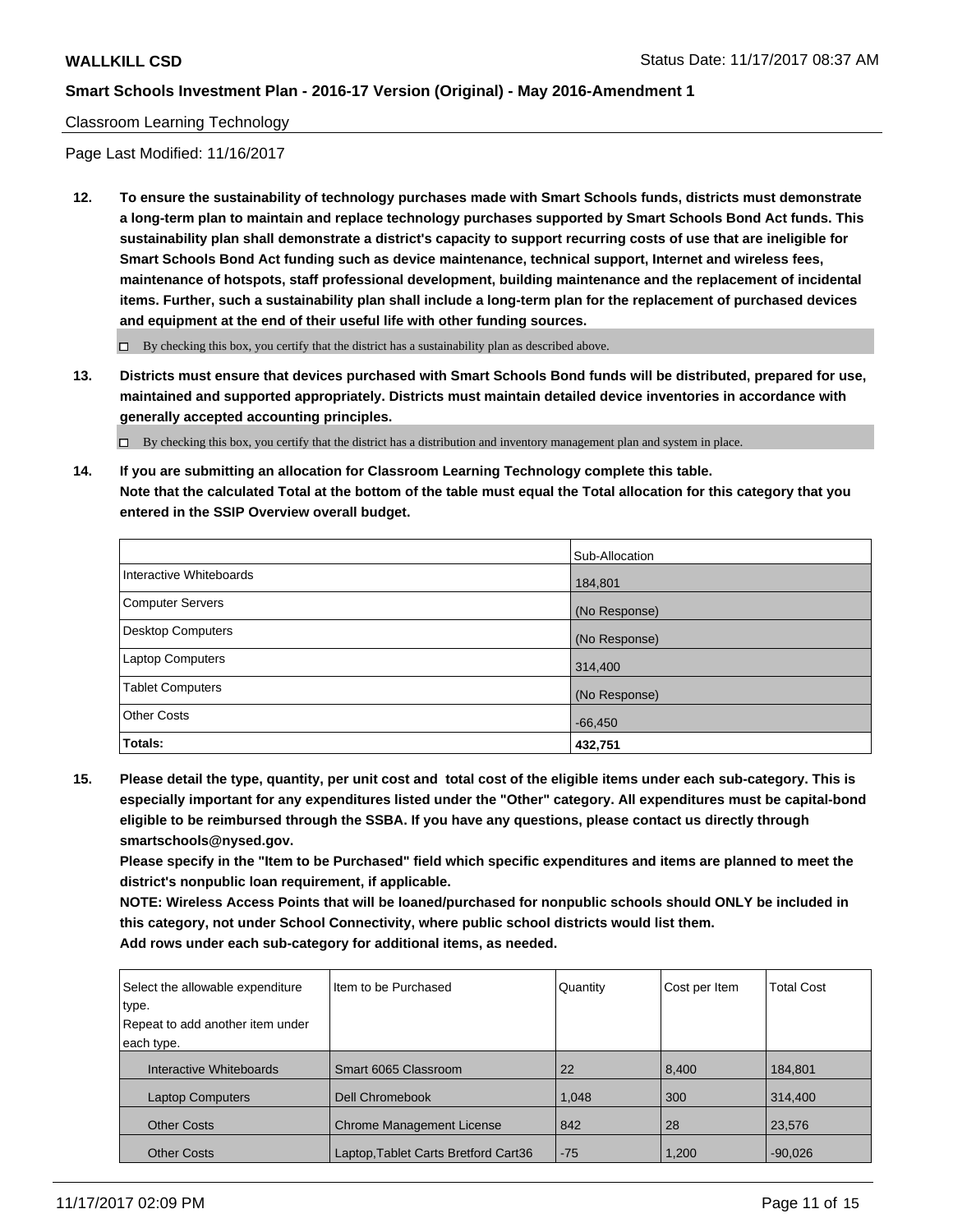#### Pre-Kindergarten Classrooms

Page Last Modified: 10/31/2017

**1. Provide information regarding how and where the district is currently serving pre-kindergarten students and justify the need for additional space with enrollment projections over 3 years.**

(No Response)

- **2. Describe the district's plan to construct, enhance or modernize education facilities to accommodate prekindergarten programs. Such plans must include:**
	- **Specific descriptions of what the district intends to do to each space;**
	- **An affirmation that pre-kindergarten classrooms will contain a minimum of 900 square feet per classroom;**
	- **The number of classrooms involved;**
	- **The approximate construction costs per classroom; and**

**- Confirmation that the space is district-owned or has a long-term lease that exceeds the probable useful life of the improvements.**

(No Response)

**3. Smart Schools Bond Act funds may only be used for capital construction costs. Describe the type and amount of additional funds that will be required to support ineligible ongoing costs (e.g. instruction, supplies) associated with any additional pre-kindergarten classrooms that the district plans to add.**

(No Response)

**4. All plans and specifications for the erection, repair, enlargement or remodeling of school buildings in any public school district in the State must be reviewed and approved by the Commissioner. Districts that plan capital projects using their Smart Schools Bond Act funds will undergo a Preliminary Review Process by the Office of Facilities Planning.**

**Please indicate on a separate row each project number given to you by the Office of Facilities Planning.**

| Project Number |  |
|----------------|--|
| (No Response)  |  |

**5. If you have made an allocation for Pre-Kindergarten Classrooms, complete this table.**

**Note that the calculated Total at the bottom of the table must equal the Total allocation for this category that you entered in the SSIP Overview overall budget.**

|                                          | Sub-Allocation |
|------------------------------------------|----------------|
| Construct Pre-K Classrooms               | (No Response)  |
| Enhance/Modernize Educational Facilities | (No Response)  |
| <b>Other Costs</b>                       | (No Response)  |
| <b>Totals:</b>                           | 0              |

**6. Please detail the type, quantity, per unit cost and total cost of the eligible items under each sub-category. This is especially important for any expenditures listed under the "Other" category. All expenditures must be capital-bond eligible to be reimbursed through the SSBA. If you have any questions, please contact us directly through smartschools@nysed.gov.**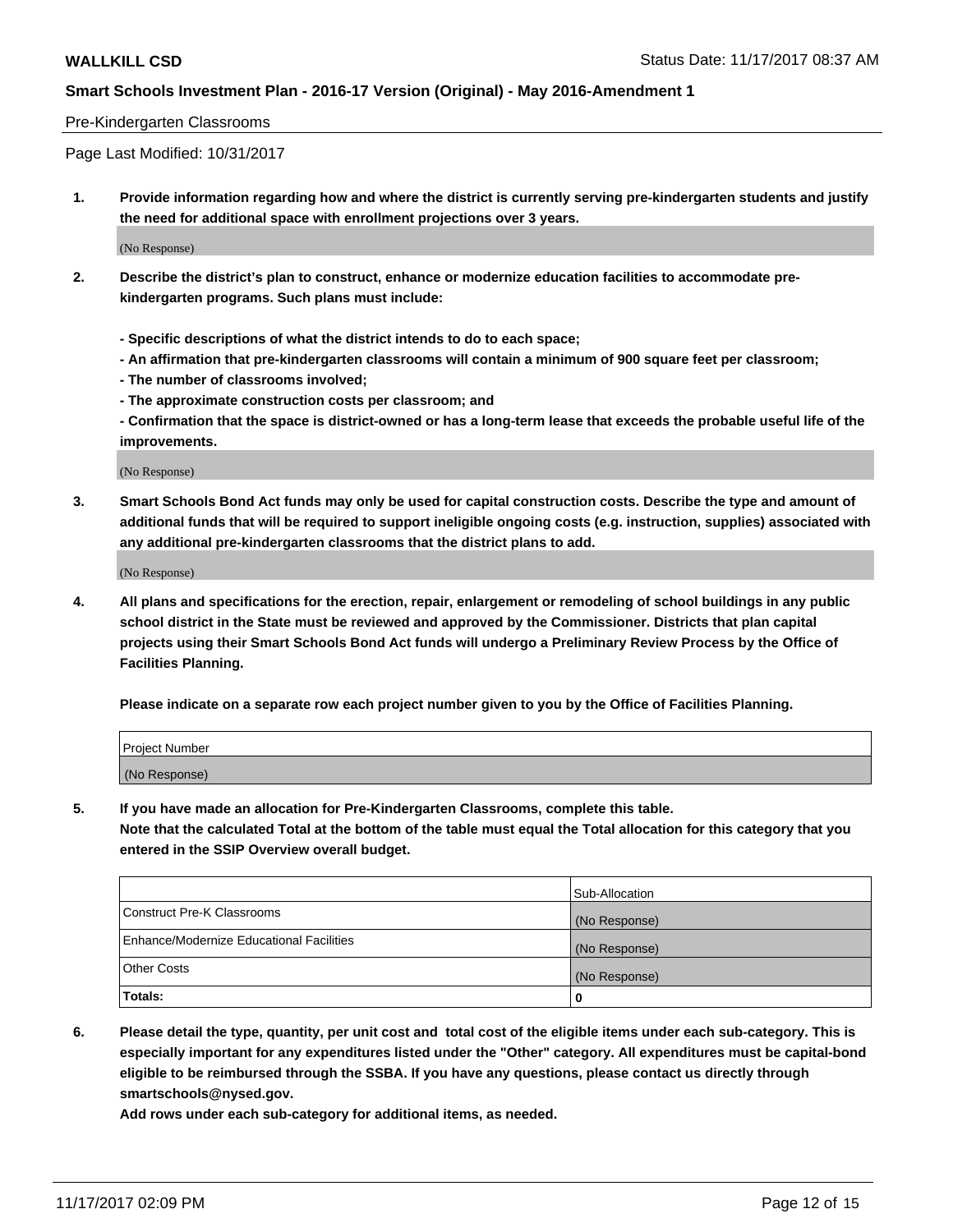# Pre-Kindergarten Classrooms

Page Last Modified: 10/31/2017

| Select the allowable expenditure | Item to be purchased | Quantity      | Cost per Item | <b>Total Cost</b> |
|----------------------------------|----------------------|---------------|---------------|-------------------|
| type.                            |                      |               |               |                   |
| Repeat to add another item under |                      |               |               |                   |
| each type.                       |                      |               |               |                   |
| (No Response)                    | (No Response)        | (No Response) | (No Response) | (No Response)     |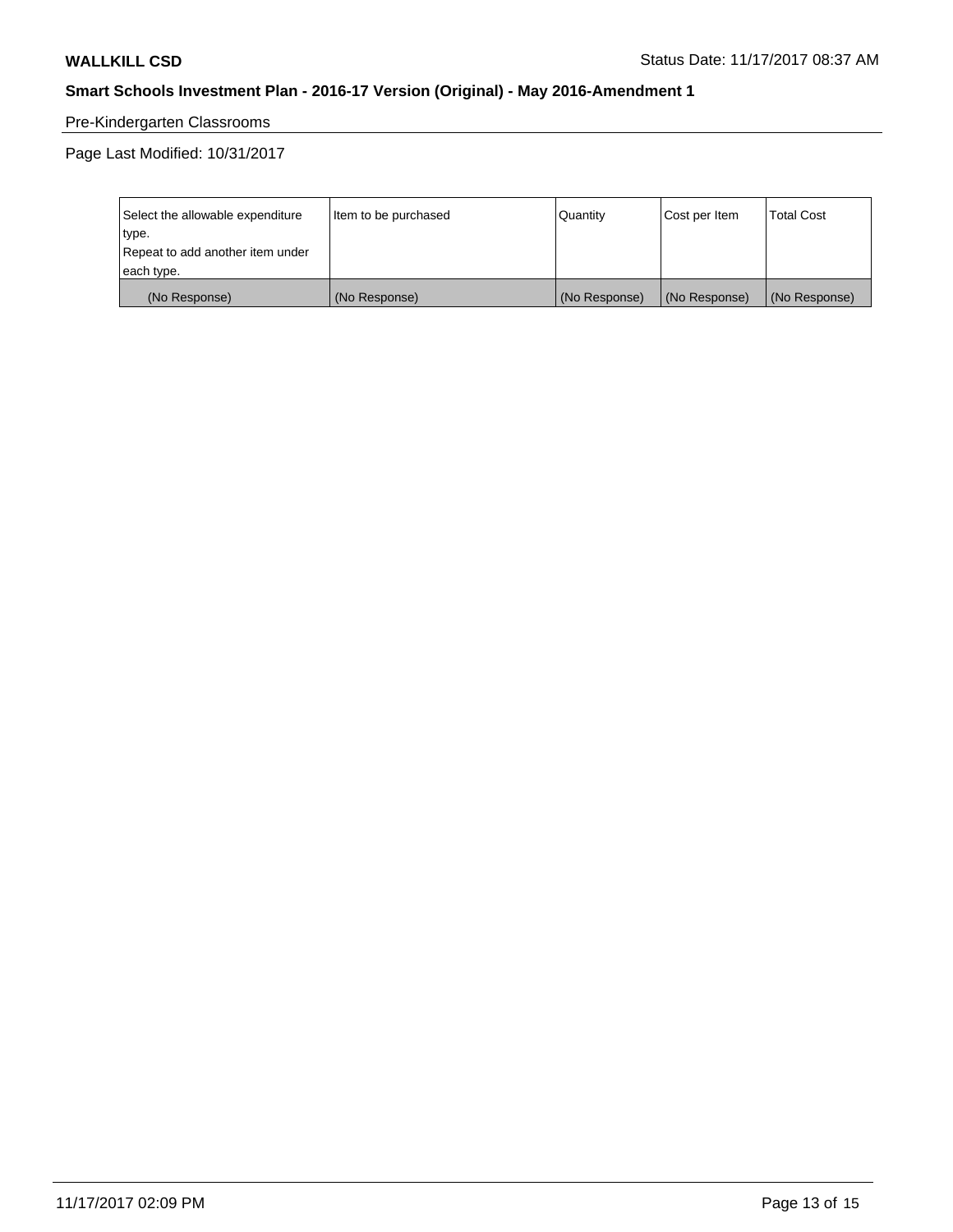#### Replace Transportable Classrooms

Page Last Modified: 10/31/2017

**1. Describe the district's plan to construct, enhance or modernize education facilities to provide high-quality instructional space by replacing transportable classrooms.**

(No Response)

**2. All plans and specifications for the erection, repair, enlargement or remodeling of school buildings in any public school district in the State must be reviewed and approved by the Commissioner. Districts that plan capital projects using their Smart Schools Bond Act funds will undergo a Preliminary Review Process by the Office of Facilities Planning.**

**Please indicate on a separate row each project number given to you by the Office of Facilities Planning.**

| <b>Project Number</b> |  |
|-----------------------|--|
| (No Response)         |  |

**3. For large projects that seek to blend Smart Schools Bond Act dollars with other funds, please note that Smart Schools Bond Act funds can be allocated on a pro rata basis depending on the number of new classrooms built that directly replace transportable classroom units.**

**If a district seeks to blend Smart Schools Bond Act dollars with other funds describe below what other funds are being used and what portion of the money will be Smart Schools Bond Act funds.**

(No Response)

**4. If you have made an allocation for Replace Transportable Classrooms, complete this table. Note that the calculated Total at the bottom of the table must equal the Total allocation for this category that you entered in the SSIP Overview overall budget.**

|                                                | Sub-Allocation |
|------------------------------------------------|----------------|
| Construct New Instructional Space              | (No Response)  |
| Enhance/Modernize Existing Instructional Space | (No Response)  |
| <b>Other Costs</b>                             | (No Response)  |
| Totals:                                        | 0              |

**5. Please detail the type, quantity, per unit cost and total cost of the eligible items under each sub-category. This is especially important for any expenditures listed under the "Other" category. All expenditures must be capital-bond eligible to be reimbursed through the SSBA. If you have any questions, please contact us directly through smartschools@nysed.gov.**

| Select the allowable expenditure<br>type.<br>Repeat to add another item under<br>each type. | Item to be purchased | Quantity      | Cost per Item | <b>Total Cost</b> |
|---------------------------------------------------------------------------------------------|----------------------|---------------|---------------|-------------------|
|                                                                                             |                      |               |               |                   |
| (No Response)                                                                               | (No Response)        | (No Response) | (No Response) | (No Response)     |